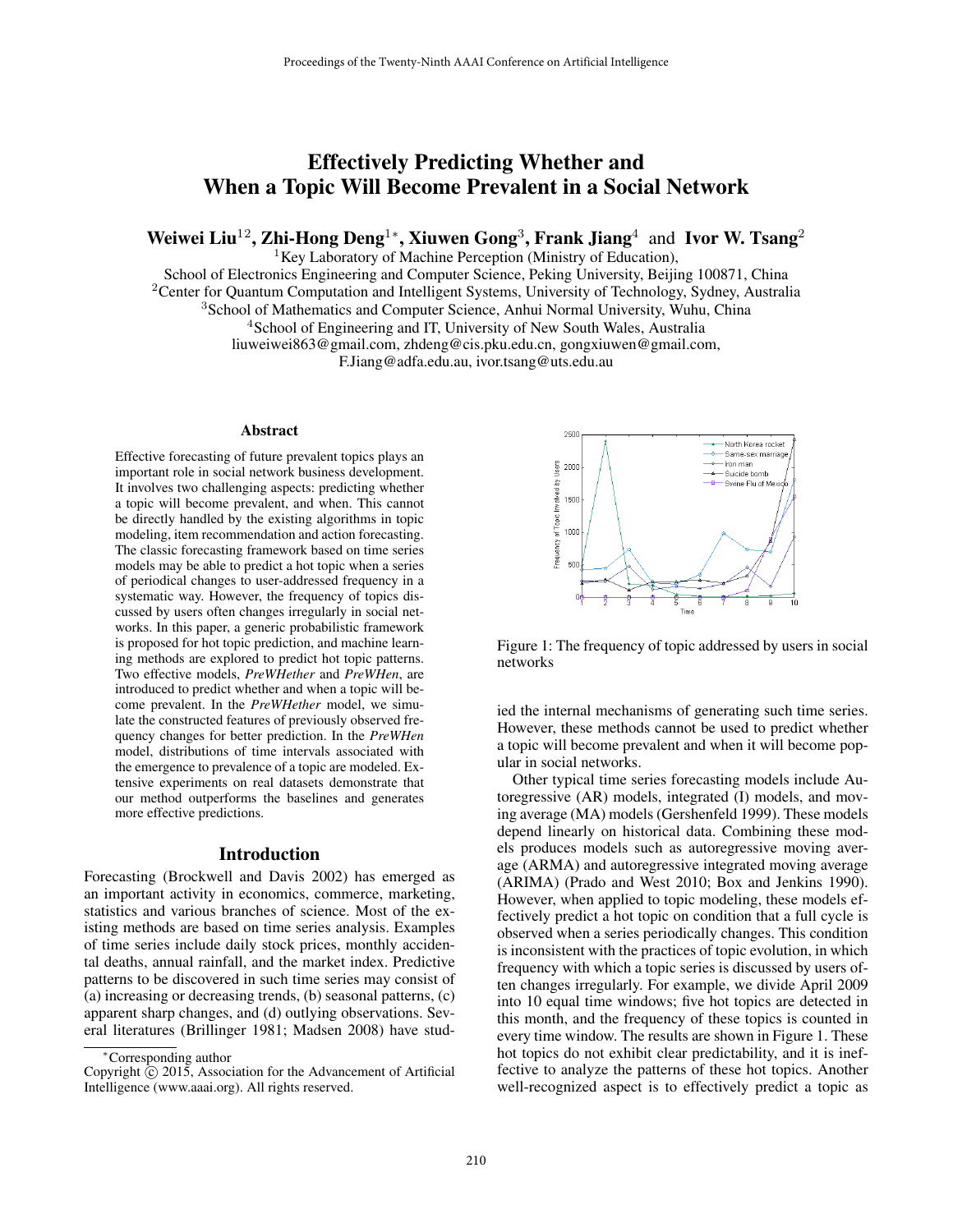early as possible to capture important events or outcomes, in particular, to determine whether and when a topic will become popular. The existing methods (Gershenfeld 1999; Chen et al. 2002; Palpanas et al. 2004) focus on predicting the topic frequency based on the observed historical appearance frequency of the topic. These methods face a number of challenges in practice; for example, they cannot address the following scenarios: (1) With the three-day frequency of a topic involved in a social network, will it become a hot topic in the near future? To address this question, both qualitative and quantitative analysis is necessary. For instance, many web-sites recommend the Top 10 hot news, movies or music based on the sum of the click rate over a recent period of time. However, if the change in click rate is big, or there is an apparent sharp change in the click rate, an item may suddenly become popular even though the sum of the click rate is low. Our experimental results show that these methods are not effective in predicting whether a topic is hot.

Once we can predict whether a topic will become hot in the near future, another question arises: (2) When will a topic become hot and interesting to many users (rather than individuals) in a social network? A quantitative answer to this question challenges the existing time series-based forecasting models which need intensive human interaction before an answer can be reached, and recommendation methods (Konstan and Riedl 2012; Jannach 2011) which focus on recommending items for individual users and consistent changes. Although it appears that we predict when a topic will become hot based on the observed increased rate of frequency of involvement with this topic by users within a few days, our experimental results with this method have proved to be mostly invalid, except for determining that the change in topic frequency is smooth. This is inconsistent with the reality in social networks, in which topic frequency changes stochastically.

This work addresses the above problems of predicting whether and when a topic will become hot. Motivated by the assumption that the trend of a topic's popularity at the current moment is relevant to the behaviors of the topic in the previous time period, we propose a generic probabilistic framework which incorporates the pattern of topic evolution identified in the previous time period into the prediction of its dynamics at the current time. Two effective probabilistic models are then built to address the above questions, i.e. predicting whether and when a topic will become hot. Specifically, the *PreWHether* model is proposed to simulate the extracted features of previously observed topic dynamics, which determine whether it will become hot. The *PreWHen* model further models the distributions of time intervals from the emergence of the topic to its prevalence by using the Gamma distribution, which can identify when a topic becomes popular.

### Related Work

Evolution of Topics A number of methods have been proposed for analyzing the temporal evolution of topics in document collections, such as the dynamic topic model (DTM) (Blei and Lafferty 2006), topics over time (TOT) (Xuerui and Andrew 2006), trend analysis model (TAM) (Kawamae 2011). DTM extends the classic state space models to specify a statistical model of topic evolution and then develops efficient approximate posterior inference techniques for determining the evolving topics from a sequential collection of documents.

Forecasting Actions Agarwal, Chen, and Elango (2009) exploit the Gamma-Poisson model to estimate click-through rates (number of clicks per display) in the context of content recommendation. Matsubara et al. (2012) introduce the TriMine method which automatically finds patterns in huge collections of complex events and forecasts future events. Tan et al. (2010) propose a Noise Tolerant Time-varying Factor Graph Model (NTT-FGM) for modeling and predicting social actions. NTT-FGM simultaneously models social network structure, user attributes and user action history for better prediction of users' future actions. Shi et al. (2009) study the pattern of user participation behaviors, and the feature factors that influence such behaviors on different forum data sets.

The above methods make use of time series analysis to predict a personal action such as whether a user will discuss specific topic on his microblogs (tweets), or how many clicks will be received the next day from a specific user. They aim to gain more insights into the micro-level for forecasting actions. Our work mainly focuses on finding macrolevel mechanisms for predicting whether and when a topic will become hot in social networks.

Time Series Pattern Discovery Time series has been used for similarity search and pattern discovery in series and sequence data (Matsubara, Sakurai, and Yoshikawa 2009; Sakurai, Faloutsos, and Yamamuro 2007). For instance, Papadimitriou, Brockwell, and Faloutsos (2004) apply wavelet transform to capture patterns of time series and introduce a method of discovering optimal local patterns in Papadimitriou and Yu (2006), which concisely describes the main trends in a time series. Approaches for regression on time series and streams include Chen et al. (2002) and Palpanas et al. (2004). They both estimate the best fit of a given function for forecasting rules in time series.

The above methods address the following problem: Given a time series which exhibits a clear periodicity, how can a pattern which concisely describes the main trends in the series be learned. In social networks, the topic frequency series discussed by users often do not exhibit a clear periodicity. It is likely that topic frequency series does not form a continuous sequence, rather, it has only a small number of values. This makes it difficult to use the above methods to predict hot topic trends, and especially to address the whether and when problems.

## Problem Statement

In this section, we formalize the problem of forecasting whether and when a topic will become hot in a social network in the near future. We divide a month into  $T$  time windows and the length of every time window is  $t$  hours. Given a topic which first emerges at the  $i$ -th time window, and its frequency of appearing in the network at  $i$ -th, $\cdots$ , $i + m$ -th time windows, if the topic is not prevalent at  $i + m$ -th time window, the task here is to forecast whether it will become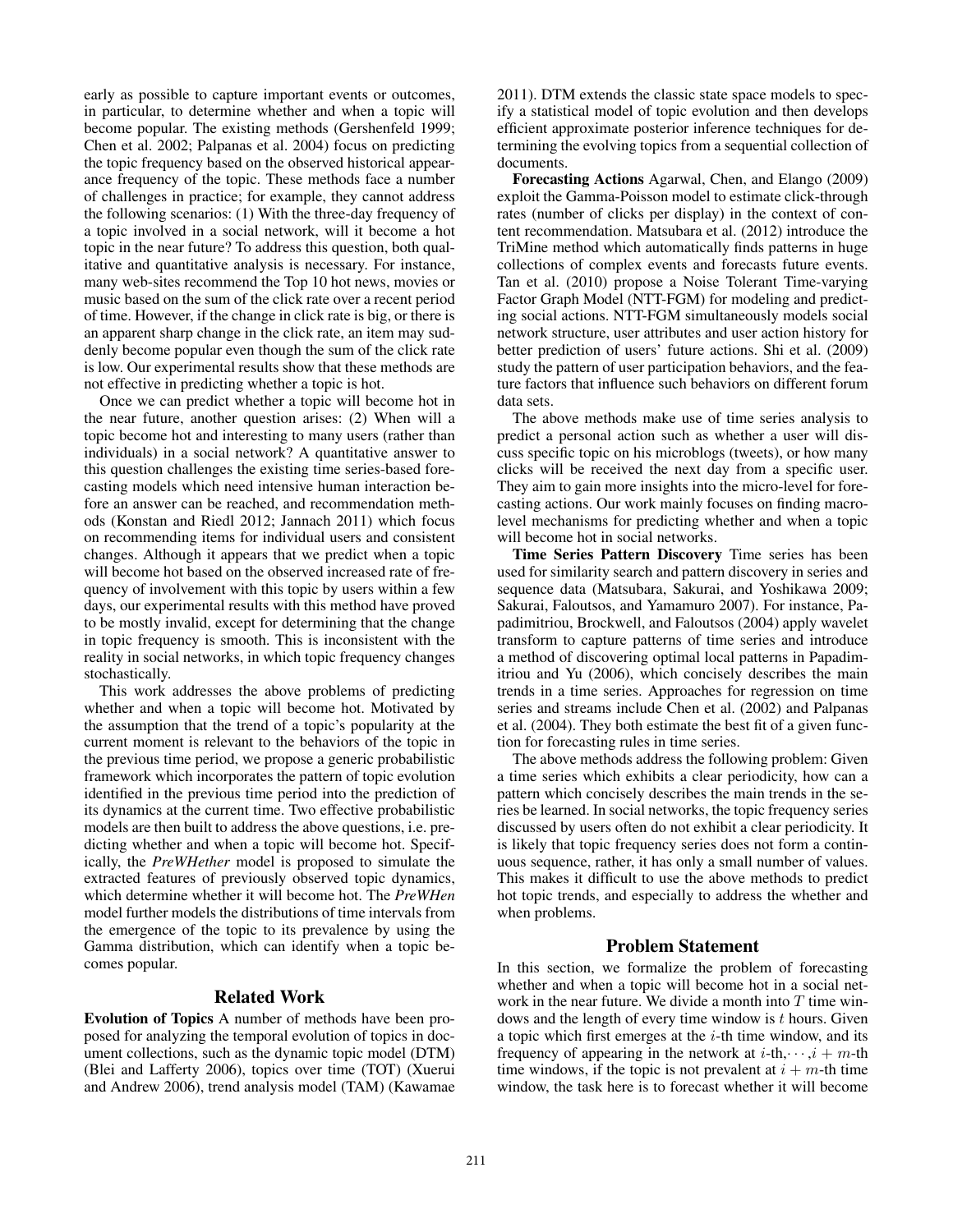hot and at which future time window. We formalize the problem as follows.

Let K be a set of topics,  $K = \{k_i | k_i \text{ is the set of }$ keywords  $\}$ .  $x_{k_i,j}$  denotes the frequency of topic  $k_i$  involved at the  $j$ -th time window. We define a hot topic as follows:

**Definition 1.** *(Hot Topic) Let*  $S = \sum_{i=1}^{m}$  $\sum_{j=0} x_{k_i,j}, 0 \leq m \leq T.$ If  $S \geq \alpha$  (where  $\alpha$  is the threshold), then topic  $k_i$  is a hot *topic.*

Assume users in the network first talk about topic  $k_i$  at the j-th time window. We get the time series data,  ${x_{k_i,j}, \cdots,$  $\{x_{k_i,m}\}, j < m < T.$  If  $\sum_{t=j}^{m} x_{k_i,t} < \alpha$ , we aim to forecast

whether topic  $k_i$  will become a hot topic at a later time window based on features of the time series data. We use vector  $X = (x_{k_i}^1, \dots, x_{k_i}^n)$  to denote the features of the observed time series data. For example, we can use the sum, growth rate, mean and variance and so on as the features of the time series data. Accordingly, we state Problem 1 as follows.

Problem 1. *(Whether a Topic Hot) We observe the time series data*  ${x_{k_i,j}, \cdots, x_{k_i,m}}$ *,*  $j < m < T$ *.* If  $\sum_{t=j}^{m} x_{k_i,t} < \alpha$ *, we aim to forecast whether topic*  $k_i$  *will be hot at a later time window based on* X *which is the feature vector of the time series data. That is, whether*  $\exists \epsilon, m < \epsilon \leq T$ , *to satisfy* 

$$
\sum_{t=j}^{\epsilon} x_{k_i, t} \ge \alpha.
$$

If a topic is predicted to be a hot one, we aim to forecast when it becomes hot. This leads to Problem 2.

Problem 2. *(When a Topic Will Become Hot) Given a hot topic* k<sup>i</sup> *which emerges at* j*-th time window, we aim to find*  $η$ -th ( $j \leq η \leq T$ ) time window, satisfying  $\sum_{n=1}^{n}$  $\sum_{t=j} x_{k_i,t} \geq \alpha.$ 

In our experiments, we divide a month into 90 time windows and the length of every time window is 8 hours ( $T =$ 90,  $t = 8$ ). For every topic, we set a fixed length of observed time series data. Suppose users in the network first talk about topic  $k_i$  at the j-th time window, then let us observe the evolution of the topic within 9 time windows  ${x_{k_i,j}, \dots, x_{k_i,j+8}}$  (namely three days). In our framework, we consider the choice of 3 features that are usually used in statistics and practice(i.e. sum, average rate of change and standard deviation), to measure the topic evolution, so the feature vector X is denoted as:  $X = (sum,$ average rate of change, standard deviation), where sum=  $\sum_{ }^{j+8}$  $\sum_{t=j}^{j+8} x_{k_i,t}$ , average rate of change=  $\frac{1}{8} \cdot \sum_{t=j}^{j+7}$  $t = j$  $\frac{x_{k_i,t+1}-x_{k_i,t}}{x_{k_i,t}}$ , standard deviation= $\sqrt{\frac{1}{9} \cdot \sum_{n=1}^{j+8}}$  $\sum_{t=j} (x_{k_i,t} - \hat{\mu})^2$  where  $\hat{\mu}$  is the mean of  $\{x_{k_i,j}, \cdots, x_{k_i,j+8}\}.$ 

## Proposed Models

#### The PreWHether Model

Here we specify and present an effective model, *PreWHether*, for predicting whether a topic will become hot. Let  $C_1$  denote a hot topic, and  $C_0$  represent a topic that is not hot. Given topic  $k_i$  and the feature vector  $X$ , a more powerful approach to forecasting Problem 1 is to model the posterior probability distributions  $p(C_0|X)$  and  $p(C_1|X)$ . These two distributions are then used to make an optimal decision.

Based on Bayes' theorem, the posterior probability  $p(C_1|X)$  can be written as

$$
p(C_1|X) = \frac{p(C_1)p(X|C_1)}{p(C_1)p(X|C_1) + p(C_0)p(X|C_0)}
$$
(1)

If the likelihood and prior probability distributions in Eq.(1) are obtained, we can determine Problem 1. Below, we discuss how to model the likelihood and prior probability distributions in Eq.(1).

The dimension of feature vector  $X$  of topic  $k_i$  is 3: *sum* denoted as  $x_{k_i}^1$ *, average rate of change* denoted as  $x_{k_i}^2$ *, standard deviation* denoted as  $x_{k_i}^3$ . Assume  $x_{k_i}^1$ ,  $x_{k_i}^2$ ,  $x_{k_i}^3$  are mutual conditionally independent given  $C_1$  or  $C_0$ . The likelihood probability  $p(X|C_1)$  can be written as

$$
p(X|C_1) = p(x_{k_i}^1|C_1) \cdot p(x_{k_i}^2|C_1) \cdot p(x_{k_i}^3|C_1)
$$
 (2)

We analyze the features of sum, average rate of change, standard deviation and model likelihood probability distributions for these three dimension variables respectively.

By observing the data characteristics of topic evolution, we find that the probability of topic  $k_i$  which belongs to  $C_1$ is proportional to  $x_{k_i}^1$ . If the propagation sources of topic  $k_i$  are influential on the whole network, there will be more people talking about this topic, and  $x_{k_i}^1$  will become bigger. If the topic is interesting to people, more people will focus on this topic at the initial time windows, so we obtain much bigger  $x_{k_i}^1$ . We suppose there are two factors controlling  $x_{k_i}^1$ . one is related to the propagation sources of the topic, while the other is related to the attraction of the topic to people. Suppose  $x_{k_i}^1$  is a continuous variable, we use the Beta distribution to model the likelihood of probability distributions. The shape of the probability density function of the Beta distribution changes with different parameter settings. We can use the increasing function to model  $p(x_{k_i}^1|C_1)$  and the decreasing function to model  $p(x_{k_i}^1|C_0)$ . The different parameters denote different classes.

We observe that  $x_{k_i}^2$  tends to have concentrated distribution at different intervals for different classes. Assume that  $x_{k_i}^2$  is a continuous variable. Considering that  $x_{k_i}^2$  varies from negative infinity to positive infinity, we can use Gaussian distribution to model  $p(x_{k_i}^2|C_1)$  and  $p(x_{k_i}^1|C_0)$ .

We also observe that  $x_{k_i}^3$  tends to have concentrated distribution at different intervals for different classes. Assume that  $x_{k_i}^3$  is a continuous variable. Since  $x_{k_i}^3$  is nonnegative, and we need an unimodal distribution to characterize it, the Gamma distribution is frequently used to model  $p(x_{k_i}^3|C_1)$ and  $p(x_{k_i}^3|C_0)$ .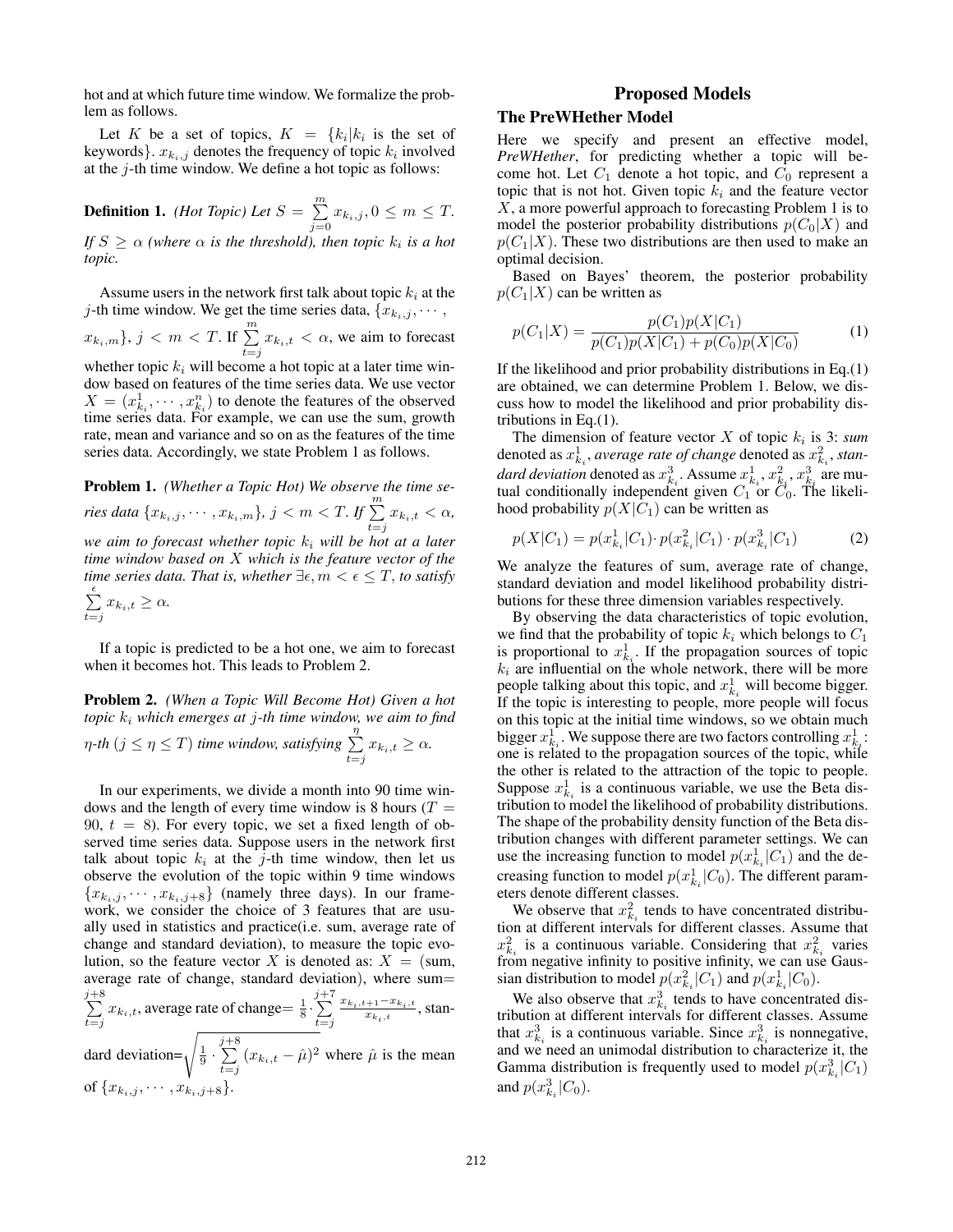To keep the notation clean, we denote topic  $k_i$  by i. Suppose we have a data set  $D = (x_i^1, x_i^2, x_i^3, t_i)$  where  $i = 1, \dots, n$ . Here  $t_i = 1$  denotes class  $C_1$  and  $t_i = 0$  denotes class  $C_0$ . Let the prior class probability be  $p(C_1) = \beta$ , so that  $p(C_0) = 1 - \beta$ . a, b,  $\mu$ ,  $\sigma$ , c, d are the parameters which describe each distribution. i.e.  $\mu$ ,  $\sigma$  stand for the mean and variance of Gaussian distribution;  $a, b$  and  $c, d$  represent the shape and scale parameters of Beta and Gamma distribution respectively. For a feature vector  $X = \{x_i^1, x_i^2, x_i^3\}$ from class  $C_1$ , we have  $t_i = 1$  and hence

$$
p(X, C_1) = p(C_1)p(X|C_1) = \beta \cdot Beta(x_i^1|a_1, b_1) \cdot N(x_i^2|\mu_1, \sigma_1) \cdot Gamma(x_i^3|c_1, d_1)
$$
(3)

Similarly for class  $C_0$ , we have  $t_i = 0$  and hence

$$
p(X, C_0) = p(C_0)p(X|C_0)
$$
  
=  $(1 - \beta) \cdot Beta(x_i^1|a_0, b_0) \cdot N(x_i^2|\mu_0, \sigma_0)$   
 $\cdot Gamma(x_i^3|c_0, d_0)$  (4)

To keep the notation clean, we write  $\omega_1$  $(a_1, b_1, \mu_1, \sigma_1, c_1, d_1)$  and  $\omega_0 = (a_0, b_0, \mu_0, \sigma_0, c_0, d_0)$ . Thus the likelihood function is given by

$$
p(D|\beta, \omega_1, \omega_0)
$$
  
= 
$$
\prod_{i=1}^n [\beta \cdot Beta(x_i^1|a_1, b_1) \cdot N(x_i^2|\mu_1, \sigma_1)
$$
  
 
$$
\cdot Gamma(x_i^3|c_1, d_1)]^{t_i} \cdot [(1 - \beta) \cdot Beta(x_i^1|a_0, b_0)
$$
  
 
$$
\cdot N(x_i^2|\mu_0, \sigma_0) \cdot Gamma(x_i^3|c_0, d_0)]^{1-t_i}
$$
 (5)

#### $\beta$ ,  $\omega_1$ ,  $\omega_0$  can be obtained by solving the problem

max ln 
$$
p(D|\beta, \omega_1, \omega_0)
$$
  
s.t.  $a_1 > 0, b_1 > 0, a_0 > 0, b_0 > 0$   
 $\sigma_1 > 0, \sigma_0 > 0, 0 \le \beta \le 1$   
 $c_1 > 0, d_1 > 0, c_0 > 0, d_0 > 0$  (6)

Estimation of parameters. Because the likelihood probability  $p(X|C_1)$  and  $p(X|C_0)$  are the product of three factors and the parameters of Beta distribution, Gaussian distribution and Gamma distribution are mutually independent in Eq.(6). We estimate the respective parameters of the three distributions accordingly.

Let 
$$
L(x_i^1; \beta, a_1, b_1, a_0, b_0) = \prod_{i=1}^n (\beta \cdot Beta(x_i^1|a_1, b_1))^{t_i} \cdot [(1-\beta) \cdot Beta(x_i^1|a_0, b_0)]^{1-t_i}
$$
. For estimating the parameters

of the Beta distribution, we need to solve the problem below:

$$
\min - \ln L(x_i^1; \beta, a_1, b_1, a_0, b_0)
$$
  
s.t.  $a_1 > 0, b_1 > 0, a_0 > 0, b_0 > 0$  (7)  
 $0 \le \beta \le 1$ 

The solution to Eq.(7) is unique, computable and consistent.

Based on Hölder's inequality (Hewitt and Stromberg 1965), we have the following two theorems:

**Theorem 1.** *(Log-convex for beta function) Let*  $x > 0$ ,  $y > 0$ 0*, the Beta function can be written as*

$$
B(x,y) = \int_0^1 u^{x-1} \cdot (1-u)^{y-1} du \tag{8}
$$

*Then*  $B(x, y)$  *is a log-convex function of* x *and* y.

Assume that  $f_i, 1 \leq i \leq n$  are convex functions, and  $w_i \geq 0, 1 \leq i \leq n$ 

$$
f = \sum_{i=1}^{n} w_i \cdot f_i \tag{9}
$$

Then  $Eq.(9)$ ) is a convex function.

Based on Theorem 1 and Eq.(9)), we have the following theorem:

Theorem 2. *(Convexity for Eq.(7)) The optimization problem of maximizing the log of the Beta distribution function represented by Eq.(7) is a convex optimization problem.*

Let 
$$
L(x_i^2, x_i^3; \mu_1, \sigma_1, \mu_0, \sigma_0, c_1, d_1, c_0, d_0)
$$
  
\n
$$
\prod_{i=1}^n N(x_i^2 | \mu_1, \sigma_1)^{t_i}
$$
\n
$$
N(x_i^2 | \mu_0, \sigma_0)^{1-t_i}
$$

 $\begin{array}{l} \scriptstyle i=1\ \scriptstyle{Gamma}(x_i^3|c_1,d_1)^{t_i}\cdot \scriptstyle{Gamma}(x_i^3|c_0,d_0)^{1-t_i}. \ \textbf{To estimate}\ \end{array}$ the parameters of Gaussian and Gamma distributions, we solve the problem

$$
\min - \ln L(x_i^2, x_i^3; \mu_1, \sigma_1, \mu_0, \sigma_0, c_1, d_1, c_0, d_0)
$$
  
s.t.  $\sigma_1 > 0, \sigma_0 > 0$   
 $c_1 > 0, d_1 > 0, c_0 > 0, d_0 > 0$  (10)

We can get a local optimal solution of Eq.(10).

### The PreWHen Model

We describe an effective model, *PreWHen*, for predicting when a topic will become a hot topic. We observe the time series of hot topics in the data set. Most of the topics tend to become hot at a constant time window from their first emergence in the network. Assume topic  $k_i$  emerges at the j-th time window, and it becomes hot at  $\eta$ -th  $(j \leq \eta \leq T)$ time window which means that  $\sum_{n=1}^{\infty}$  $\sum_{t=j} x_{k_i,t} \geq \alpha$ . Let x denote the difference between  $x_{k_i,\eta}$  and  $x_{k_i,j}$  for all the hot topic,  $x = x_{k_i, \eta} - x_{k_i, j}$ . Assume x is continuous variable. Since  $x$  is nonnegative, we use unimodal Gamma distribution to characterize it. Let  $\Delta x$  be a small interval of x. We set the length of  $\Delta x$  to 1.

$$
p(x) \cong Gamma(x|\varphi, \chi) \cdot \Delta x \tag{11}
$$

We need to estimate the parameters in Eq.(11). The maximum likelihood estimation of the Gamma distribution function is used to estimate  $\varphi$  and  $\chi$ . Let  $L(x_i; \varphi, \chi)$  =  $\prod_{i=1}^{n} \text{Gamma}(x_i | \varphi, \chi)$ . Given observations  $x_1, \dots, x_n$ , the

 $i=1$ problem is

$$
\min - \ln L(x_i; \varphi, \chi) \ns.t. \qquad \varphi > 0, \chi > 0
$$
\n(12)

Eq.(12) is not a convex optimization problem, so we adopt a local optimal solution.

A topic will be a hot one at the interval of the Gamma distribution mode in the maximum probability.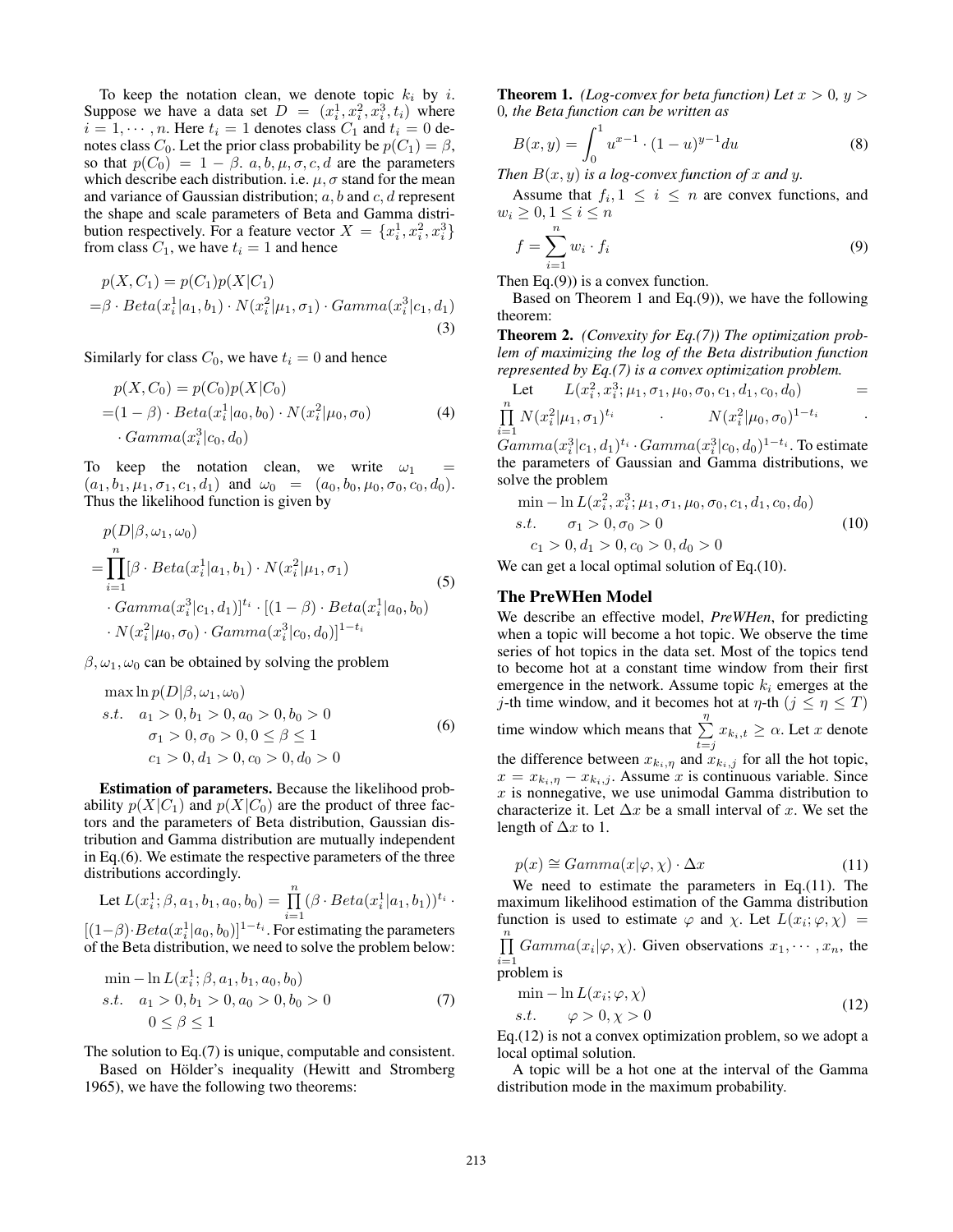

Figure 2: The percentage of hot topics with different hot topic thresholds  $\alpha$ 

#### Hot Topic Prediction

We develop the *PreWHether* and *PreWHen* models to discover hot topic patterns based on the previous time series data of hot topics. Given a new topic  $k_{new}$  and its corresponding time series data  ${x_{k_i,j}, \dots, x_{k_i,m}}$ , we can predict whether the topic is hot based on the learned hot topic patterns. Firstly, we calculate the feature vector of topic  $\hat{k}_{new}$ ,  $X = (x_{k_{new}}^1, x_{k_{new}}^2, x_{k_{new}}^3)$ ; We then compute  $p(C_1|X)$  and  $p(C_0|X)$  based on the learned parameters. Lastly, we calculate  $p(C_1|X)$  with  $p(C_0|X)$ . If  $p(C_1|X)$  is bigger than  $p(C_0|X)$ , we predict it as a hot topic; otherwise, it is not a hot topic. Assuming that topic  $k_{new}$  is a hot one, we predict it will become hot at the interval of the Gamma distribution mode in the maximum probability based on the learned *PreWHen* model.

## Experimental Evaluation

## Data Sets

The data sets are from Meme Tracker<sup>1</sup>(Leskovec, Backstrom, and Kleinberg 2009). They consist of a set of  $(P, Ti, Q)$ , P is the URL which denotes users, Ti is the time point,  $Q$  is the text that a user  $P$  typed at time point  $Ti.$  We extract the data from August 2008 to April 2009. Every month is divided into 90 time windows and the length of every time window is 8 hours.

We extract the news topic from a website  $2$ , and keywords reflecting different topics are extracted. If text Q involves keywords that reflect a specific topic  $k_i$  by user  $P$ , we consider that P talks about  $k_i$  at the corresponding time point  $Ti.$  For every month, we extract 15 news topics and corresponding keywords for every topic. We count the frequency of every topic that is involved by users for 90 time windows and observe whether these topics are hot. The total number of topics extracted is 120.

#### Performance Evaluation for PreWHether

The percentage of hot topics for different hot topic thresholds is shown in Figure 2. We see the percentage of hot topics decrease with the increase of the hot topic threshold  $\alpha$ . Assuming the percentage of hot topics is between 20% and 50%, we select 800, 1100 and 1400 as the values of the hot topic threshold  $\alpha$ .

Table 1: The mean of Precision, Recall and F1-Measure with hot topic threshold  $\alpha = 800$ 

|                   | M-Precision | M-Recall | M-F1-Measure |
|-------------------|-------------|----------|--------------|
| $3 \rightarrow 1$ | 0.5510      | 0.7026   | 0.6176       |
| $4 \rightarrow 1$ | 0.6282      | 0.7831   | 0.6971       |
| $5 \rightarrow 1$ | 0.6722      | 0.8958   | 0.7680       |
| $6 \rightarrow 1$ | 0.6566      | 0.9444   | 0.7746       |
| $7 \rightarrow 1$ | 0.6350      | 0.9167   | 0.7503       |

Baseline Methods. The existing algorithms in recommendation systems, topic modeling, and time series can be used to handle the whether and when problems discussed in this paper. As our proposed approach is based on time series analysis, we compare our method with the following methods of predicting whether a topic will become hot:

Naive: Recommended the top 20 per cent of topics to users as hot topics based on the sum of frequency observed in 9 time windows of topics which have user involvement from the emergence of these topics.

Ar: Autoregressive  $(AR(4))$  model is used to predict the topic frequency of the 10-th time window from its emergence. The top 20 percent topics are regarded as hot based on the values pedicted by the AR(4) model. We used the same three features for the *PreWHether* model to train the AR model.

Regre-3: Polynomial regression model with degree 3 is used to model the topic frequency of the observed 9 time windows from emergence. In this model, a topic is judged to be hot or not in a step by step process until the answer is obtained.

Evaluation Metrics. We evaluate the proposed method in terms of Precision, Recall and F1-Measure, and compare it with the baseline methods to validate the effectiveness of the proposed method.

We have 9 months' topics in total. Let  $\alpha = 800$ . Topics of 7 months are treated as the training set to predict the next month's topics. First, we use the data set of the first to the seventh month as the training set to predict the eighth month's topics and compute Precision, Recall, and F1-Measure. Then the data set of the second to eighth month is used as the training set to predict the ninth month's topics and compute Precision, Recall, and F1-Measure. Last, we separately calculate the mean of Precision, Recall, and F1-Measure. In our experiment, the topic data of 3 months, 4 months, 5 months and 6 months respectively is used as a training set to predict the corresponding next month's topics, and we obtain similar results. The experiment results are shown in Table 1, and M-Precision, M-Recall and M-F1-Measure denote the mean of Precision, Recall, and F1- Measure respectively.  $7 \rightarrow 1$  means that the topic data of 7 months is used as a training set to predict the next month's topics. The meanings of  $3\rightarrow 1$ ,  $4\rightarrow 1$ ,  $5\rightarrow 1$  and  $6\rightarrow 1$  are similar to the  $7 \rightarrow 1$ . Table 1 shows that the M-F1-Measure increases and the M-F1-Measure of 5→1 almost equals to that of  $6\rightarrow 1$  and  $7\rightarrow 1$ . We therefore execute the next experiment under the condition of  $5\rightarrow 1$ . Let  $\alpha = 800$ , we use the *PreWHether* model to predict the sixth, seventh,

<sup>1</sup> http://snap.stanford.edu/data/memetracker9.html

<sup>2</sup> http://www.infoplease.com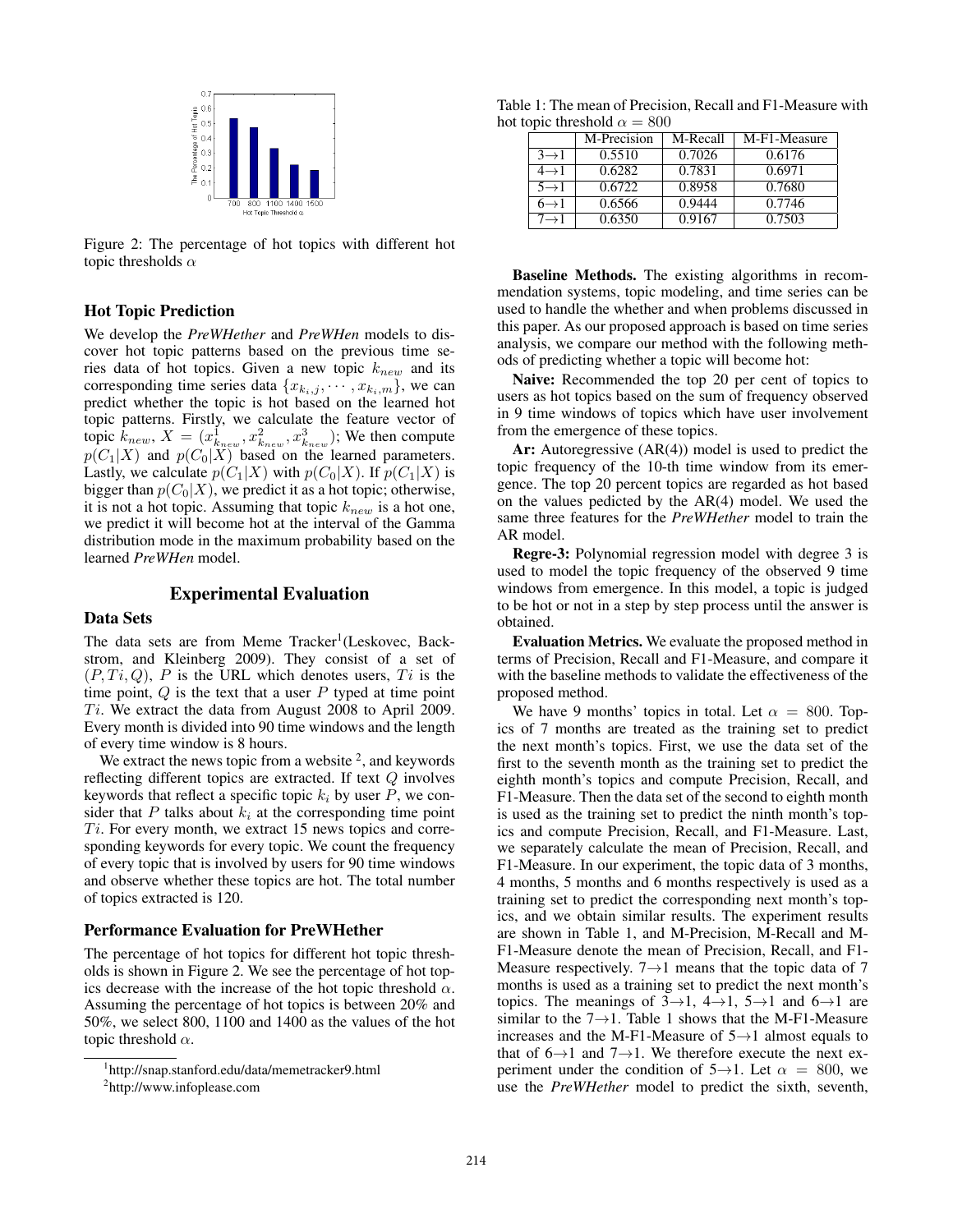

Figure 3: The performance evaluation for *PreWHether* and baseline methods

eighth and ninth month topics based on the previous five months of topic data and compute the corresponding Precision, Recall, and F1-Measure for each predicted month. Baseline methods are also used to predict the sixth, seventh, eighth and ninth month topics and we obtain the corresponding Precision, Recall and F1-Measure. The experiments of  $\alpha = 1100, 1400$  are similar to  $\alpha = 800$ . Figure 3 shows the prediction performance of different approaches based on the three different hot topic thresholds  $\alpha$  with the following observations. Due to the page limitation, we only report the performance of F1-Measure here in Figure 3. The month in the x-axis of Figure 3 is the ground-truth month value.

Performance Comparison. We can see that our model *PreWHether* consistently achieves better performance than the baseline methods. In terms of F1-Measure, *PreWHether* achieves more than +60% with  $\alpha = 800, 1100$ . Even though the number of hot topics in the training dataset is fewer when  $\alpha = 1400$ , our method still mostly achieves an F1-Measure of +40%. Given the experiments shown in Figure 3, not all baselines do not work better than the proposed method in all cases. The Naive and Ar methods depend on only one metric of the past few frequency values of a single series to address Problem 1. The series of hot topic frequency discussed by users does not change periodically through time and the observed data is very limited. As a result, these methods cannot achieve a better prediction for Problem 1. Regre-3 may have a good fit to a set of past data, but it is not the most useful model for predicting future values. Fitting past values and forecasting future values are two quite different things. The regression models do not work well for solving Problem 1. The hot topic trends of one month are related to hot topic patterns of several previous months, and our approach incorporates the information of hot topic patterns of several previous months to mine more effective hot topic patterns. In summary, our model effectively makes better predictions than the baseline approaches.

## Performance Evaluation for PreWHen

Evaluation Metrics. Given a hot monthly topic, we separately forecast the time window in which this topic will be-



Figure 4: The performance evaluation for *PreWHen* against baseline methods

come hot by our method and the Naive method, the deviation between the predicted value and true value is then obtained. We forecast all hot topics of one month, and use the Mean and Standard Deviation of these deviations to evaluate the performance of *PreWHen* against the Naive method.

Certain models require step by step judgement until the time window for a hot topic is achieved. Therefore, we do not use these models to tackle Problem 2.

Let  $\alpha = 800$ , we use *PreWHen* and the Naive method respectively to predict when topics of the sixth month become hot, and compute the corresponding Mean and Standard Deviation, likewise for the seventh, eighth and ninth months. Both methods are separately tested based on patterns of the previous five months of hot topics and the rise rate of the observed frequency in 9 time windows of each hot topic. The experiments of  $\alpha = 1100, 1400$  are similar to  $\alpha = 800$ . Figure 4 shows the prediction performance of two approaches on three different hot topic thresholds  $\alpha$ .

Performance Comparison. Our method *PreWHen* consistently achieves better performance. In terms of Mean, the average deviation of our method is smaller than the baseline method by fifty. In terms of Standard Deviation, our approach fluctuates a little, while the Naive method fluctuates much more than ours. The baseline method works well in predicting hot topics of the eighth month. This is because the average rise rate of frequency of these hot topics tends to be smooth, whereas such a case seldom appears. The proposed method provides effective answers for Problem 2.

### Conclusions

In this paper, we discuss two practical but challenging issues, i.e., forecasting whether and when a topic will become a hot topic in a social network. Limited existing research can be directly applied to address these problems, due to the uncertainty and restricted information from the related data characteristics and the involvement of the community in a network. In this paper, a generic probabilistic framework has been presented to discover a hot topic evolution pattern for the effective prediction of the topic prevalence. Two effective probabilistic models, *PreWHether* and *PreWHen*, have been learned to solve the proposed problems. Substantial experiments on real datasets show that our method outperforms the baselines and makes much better predictions.